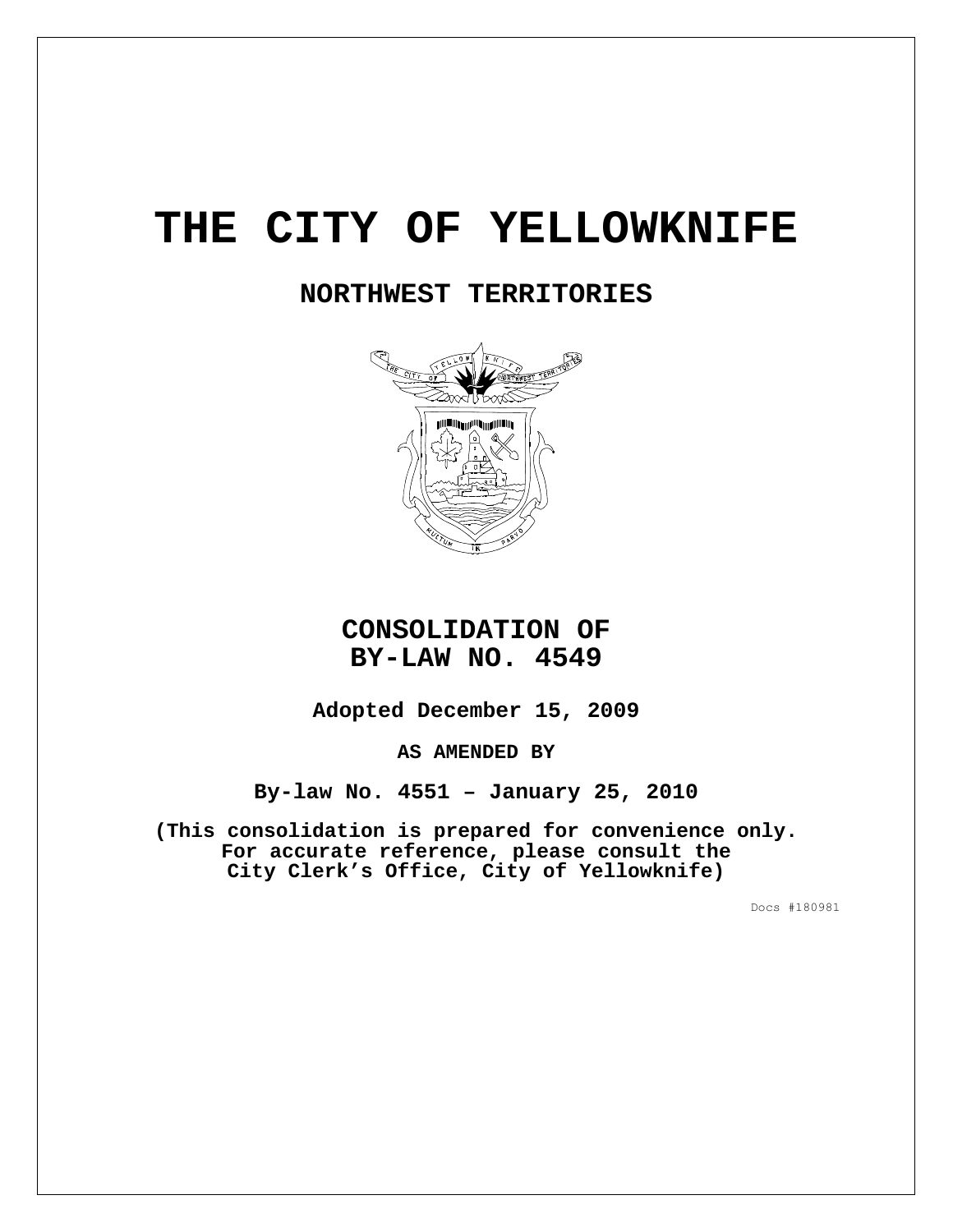**BM 346** 

#### **CITY OF YELLOWKNIFE BY-LAW NO. 4549**

A BY-LAW of the Council of the Municipal Corporation of the City of Yellowknife in the Northwest Territories, to amend Fees and Charges By-law No. 4436, as amended.

PURSUANT TO SECTIONS 70, 72 and 73 of the *Cities, Towns and Villages Act, S.N.W.T., 2003, c. 22*;

WHEREAS the Council of the Municipal Corporation of the City of Yellowknife wishes to amend By-law No. 4436 so as to increase fees and charges to be collected by the City of Yellowknife as set out in the attached Parts of Schedule "A";

NOW, THEREFORE, THE COUNCIL OF THE MUNICIPAL CORPORATION OF THE CITY OF YELLOWKNIFE, in regular sessions duly assembled, enacts as follows:

#### **APPLICATION**

#### **As amended by By-law No. 4551 January 25, 2010**

1. That Fees & Charges By-law No. 4436 be amended by deleting Parts 3, 8 and 17 of Schedule "B" and replacing therewith Parts 3, 8 and 17 of Schedule "A" attached hereto and forming part of this by-law.

#### **EFFECT**

2. This by-law shall come into effect on January 1, 2010, having received Third Reading and otherwise meeting the requirements of Section 75 of the *Cities, Towns and Villages Act.*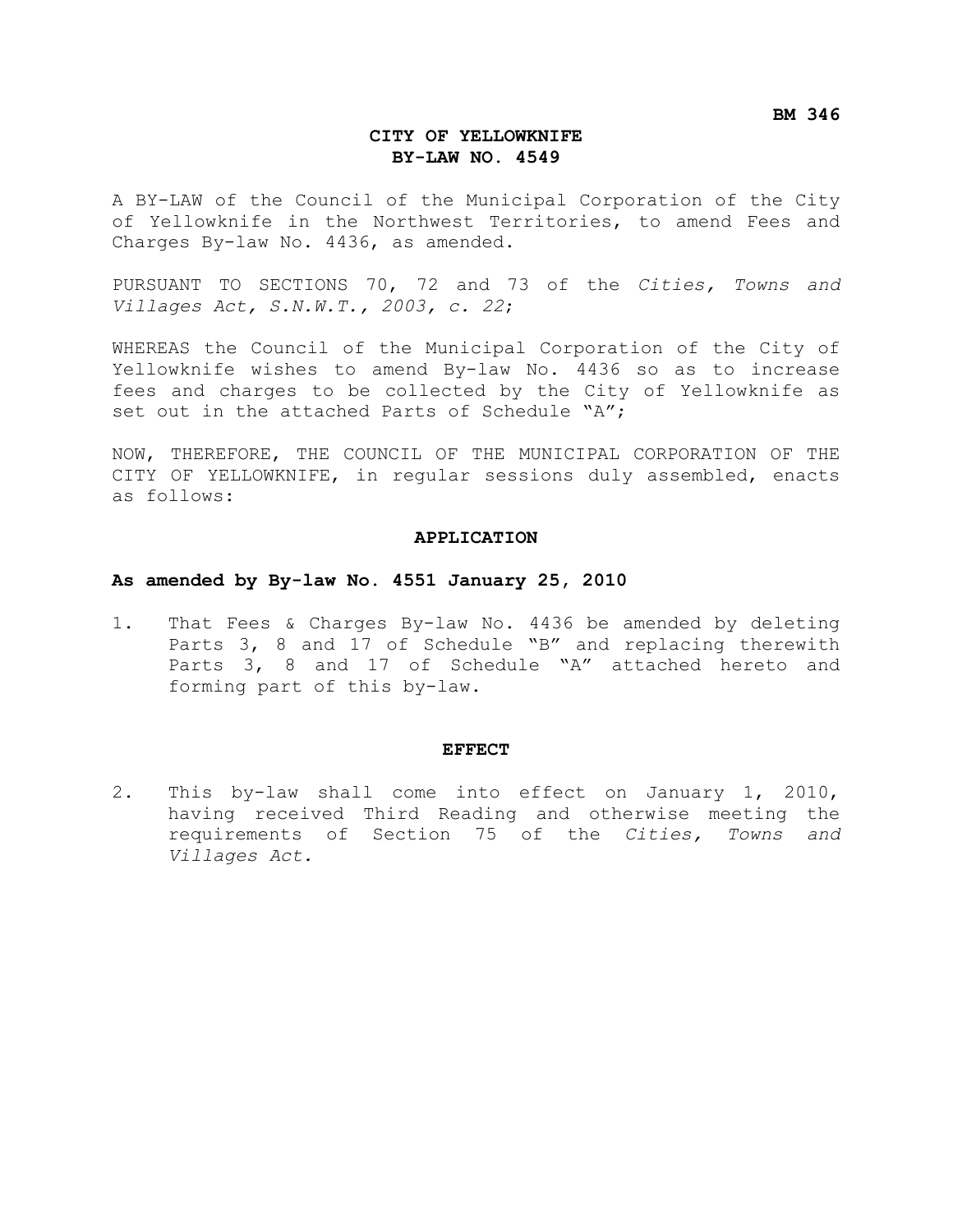#### **FEES AND CHARGES**

## **As amended by By-law No. 4551 January 25, 2010**

**PART 3** – Business Licencing Fees (Business Licence By-law No. 3451)

| TYPE OF BUSINESS LICENCE/SERVICE | <b>FEE</b>              |  |
|----------------------------------|-------------------------|--|
|                                  | Effective               |  |
|                                  | January 1 2010          |  |
| Advertising Manufacturer         | \$150.00                |  |
| Advertising Vehicle (per unit)   | \$50.00                 |  |
| for duration of permit           |                         |  |
| Agent (resident)                 | \$150.00                |  |
| Amusement Attraction (if not     | \$1,100.00              |  |
| sponsored by a local service     |                         |  |
| club)                            |                         |  |
| - 14 day maximum                 |                         |  |
| Amusement Attraction (if         | \$150.00                |  |
| sponsored by a local service     |                         |  |
| club)                            |                         |  |
| Apartment Rentals (3 or more     | \$150.00                |  |
| units per building)              |                         |  |
| Appliance Servicing              | \$150.00                |  |
| Arcade                           | \$150.00                |  |
| Architect                        |                         |  |
| - resident                       | \$150.00                |  |
| - non-resident                   | \$300.00                |  |
| Auctioneer                       |                         |  |
| - resident                       | \$150.00                |  |
| - non-resident                   | $$300.00 + after ten$   |  |
|                                  | days, \$5.00 per day to |  |
|                                  | max. of                 |  |
|                                  | \$500.00/yr             |  |
| Auto-body Shop                   | \$150.00                |  |
| Automobile Dealership            | \$150.00                |  |
| Bakery                           | \$150.00                |  |
| Bank (per Branch)                | \$150.00                |  |
| Barber and Beauty Shop           | \$150.00                |  |
| Bed and Breakfast                | \$150.00                |  |
| Beverage Room                    | \$150.00                |  |
| Blacksmith Shop                  | \$150.00                |  |
| Boarding, Lodging or Rooming     | \$150.00                |  |
| House                            |                         |  |
| Bowling Alley                    | \$150.00                |  |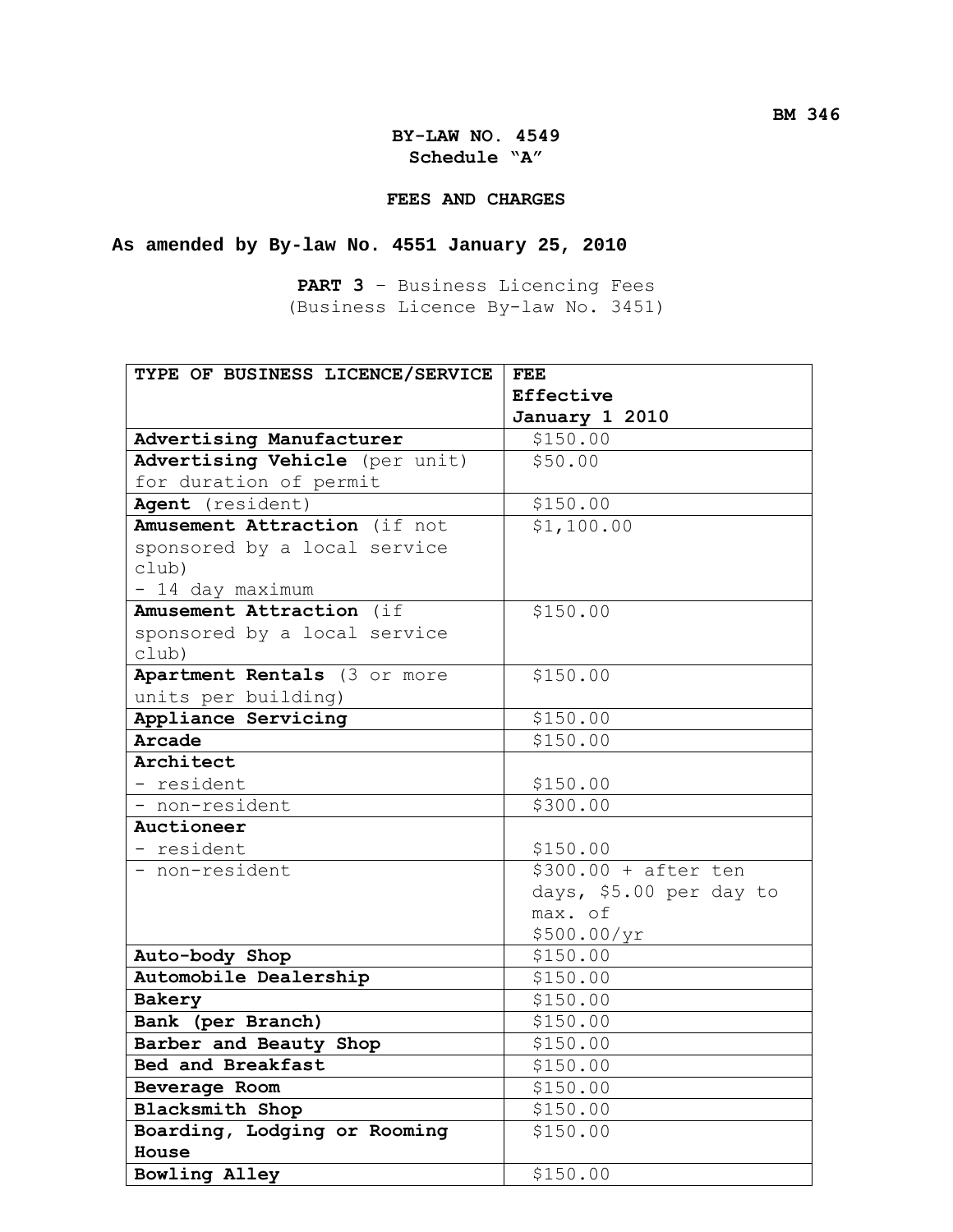| Butcher Shop/Meat Market       | \$150.00         |  |
|--------------------------------|------------------|--|
| Candy/Ice Cream Dealer         | \$150.00         |  |
| Carpenter                      | \$150.00         |  |
| Carpet Outlet                  | \$150.00         |  |
| Caterer                        | \$150.00         |  |
| Canvasser                      |                  |  |
| Resident (1 year)              | \$150.00         |  |
| non-resident                   |                  |  |
| - 1 month                      | \$150.00         |  |
| - 6 months                     | \$250.00         |  |
| - 1 year                       | \$500.00         |  |
| Christmas Tree Vendors         |                  |  |
| resident (1 year)              | \$35.00          |  |
| non-resident (1 month)         | \$150.00         |  |
| charitable                     | no charge        |  |
| Circus                         |                  |  |
| 14 day maximum                 | \$1,100.00       |  |
| over 14 days                   | $$1,100.00 +$    |  |
|                                | \$150.00 per day |  |
|                                | over 14          |  |
| Charitable - if sponsored by a | \$150.00 total   |  |
| local service club             |                  |  |
| Contractor                     | \$150.00         |  |
| Dairy                          | \$150.00         |  |
| Day Care                       | \$150.00         |  |
| Delivery/Messenger Service     | \$150.00         |  |
| Diamond Drillers               | \$150.00         |  |
| Dining Lounge                  | \$150.00         |  |
| Drug Store                     | \$150.00         |  |
| Dry Cleaners/Laundry           | \$150.00         |  |
| Drywaller                      | \$150.00         |  |
| Electric and Appliance Repair  | \$150.00         |  |
| Shop                           |                  |  |
| Electric Light Plant           | \$150.00         |  |
| Explosive Storage, Dealer or   |                  |  |
| Handler                        |                  |  |
| resident                       | \$150.00         |  |
|                                |                  |  |
| non-resident                   | \$300.00         |  |
| Firearm/Ammunition Dealer      | \$150.00         |  |

 $\overline{a}$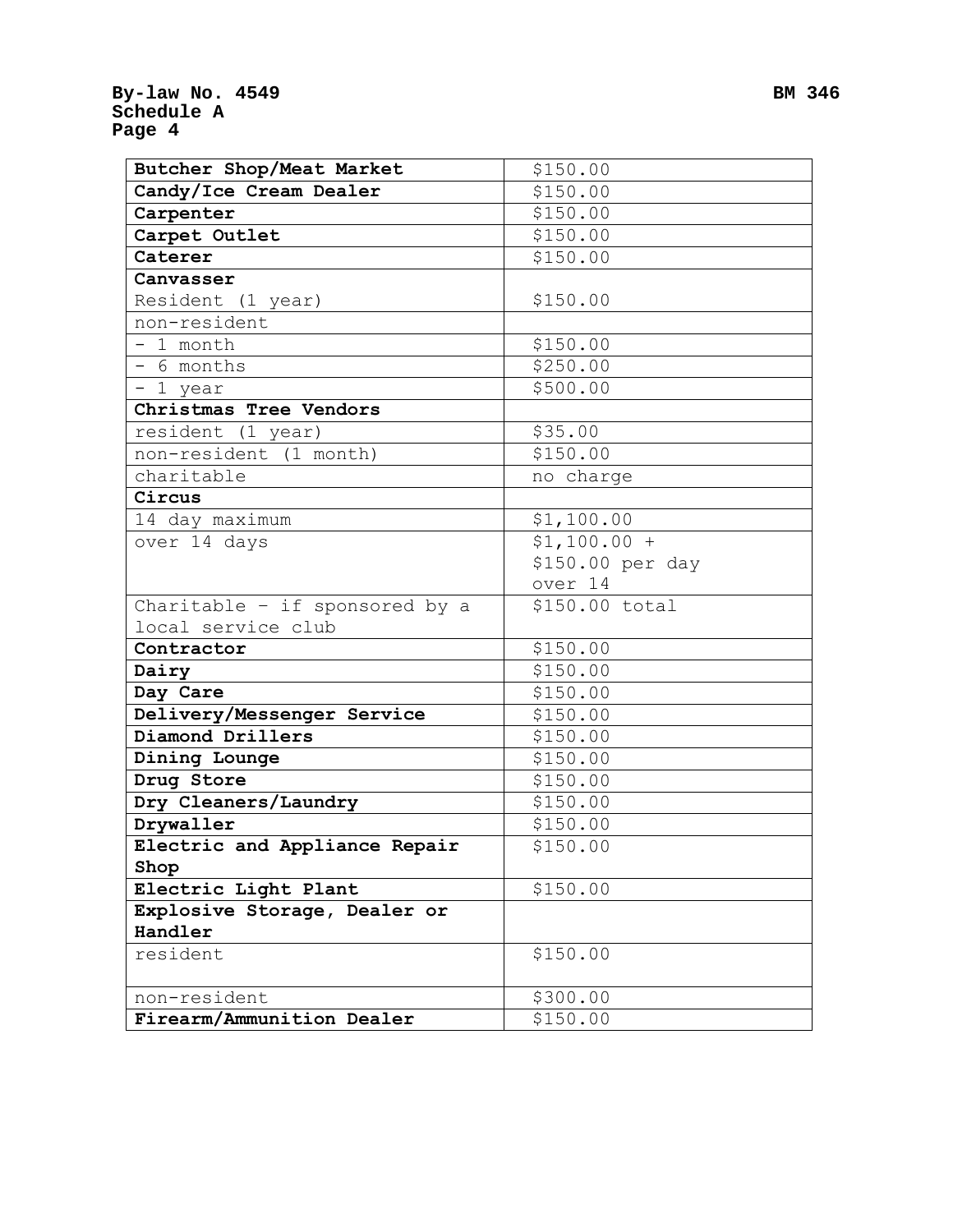| Fish Dealer, Processor, Exporter |                         |
|----------------------------------|-------------------------|
| Resident                         | \$150.00                |
| Non-resident                     |                         |
| $-1$ month                       | \$100.00                |
| - 6 month                        | \$250.00                |
| - 1 year                         | \$500.00                |
| Freighting by Motor Vehicle      | \$150.00                |
| Garage Keeper/Motor Vehicle      | \$150.00                |
| Service Station                  |                         |
| Gasoline Filling Station         | \$150.00                |
| General Contractor               |                         |
| resident                         | \$150.00                |
| non-resident                     |                         |
| - 1 month                        | \$100.00                |
| - 6 months                       | \$250.00                |
| - 1 year                         | \$500.00                |
| General Store                    | \$150.00                |
| Grocery Store                    | \$150.00                |
| Hawker/Pedlar                    |                         |
| resident                         | \$150.00                |
| non-resident                     |                         |
| - 1 month                        | \$150.00                |
| - 6 months                       | \$300.00                |
| - 1 year                         | \$500.00                |
| Health Parlor                    | \$150.00                |
| Home Occupation                  |                         |
| new application                  | \$150.00 (+ development |
|                                  | permit fee)             |
| renewal                          | \$200.00                |
| Implement/Industrial Dealer      | \$150.00                |
| Insurance Agent, Investment      |                         |
| Dealers/Agents                   |                         |
| resident                         | \$150.00                |
| non-resident                     | \$300.00                |
| Janitorial                       | \$150.00                |
| Jewelers/Watch repairs           | \$150.00                |
| Kennel                           | \$150.00                |
| Kiosk                            | \$150.00                |
| Landscaping                      | \$150.00                |
| Limousine Service                | \$150.00                |
| Liquor Service                   | \$150.00                |
| Livery and Boarding Stable       | \$150.00                |
| Locksmith                        | \$150.00                |
| Lounge                           | \$150.00                |
| Lumber Yard/Sales                | \$150.00                |
| Mail Order House                 | \$150.00                |
|                                  |                         |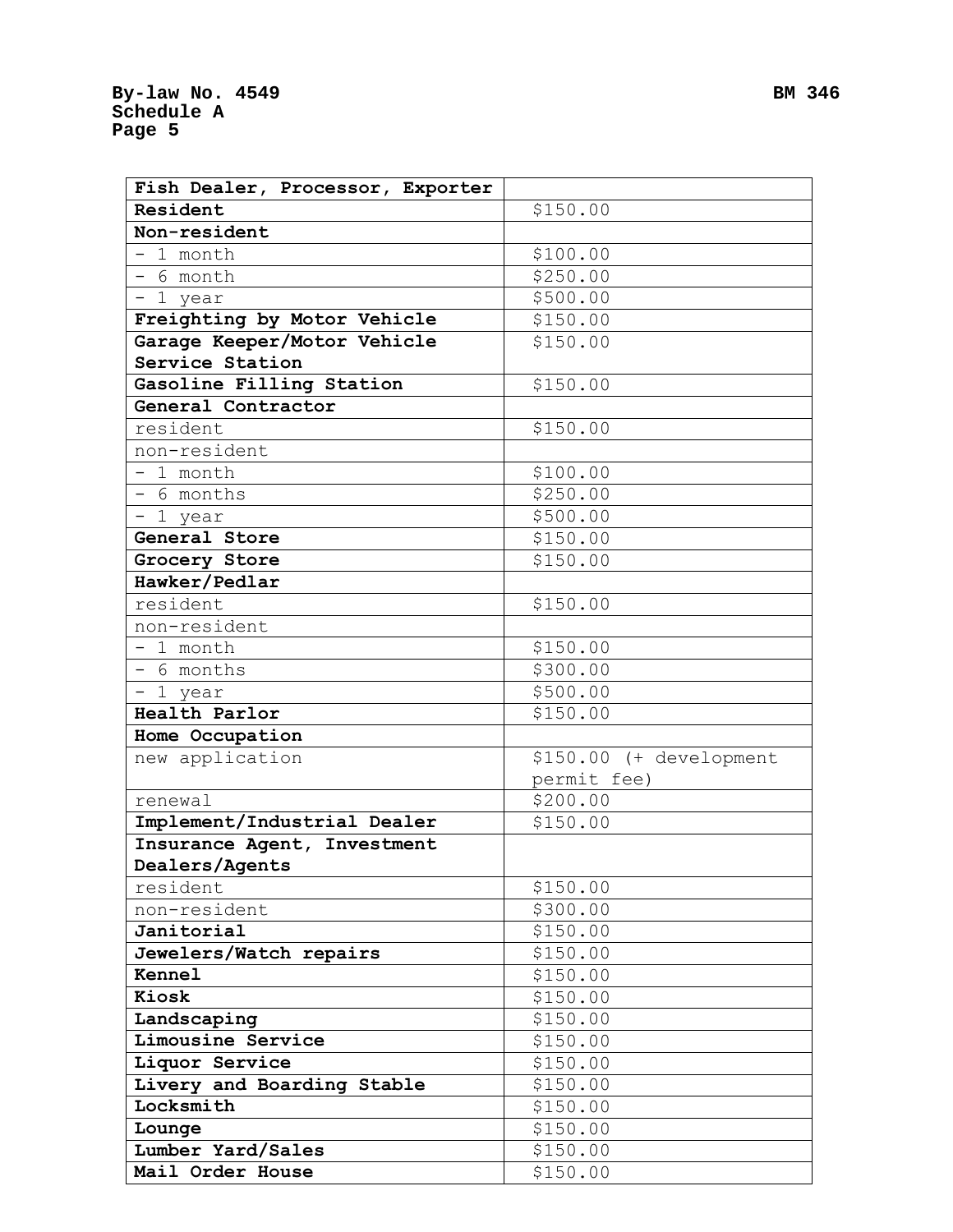| Machine Shop                   | \$150.00 |
|--------------------------------|----------|
| Manicurist                     | \$150.00 |
| Market (Trader/Flea)           | \$150.00 |
| Mechanical Trades              |          |
| resident                       | \$150.00 |
| non-resident                   |          |
| $-1$ month                     | \$100.00 |
| - 6 months                     | \$250.00 |
| $-1$ year                      | \$500.00 |
| Massage Parlor                 | \$150.00 |
| Mobile Home Dealer             | \$150.00 |
| Mobile Home Park               | \$150.00 |
| Money Lenders                  | \$150.00 |
| Motel/Hotel                    | \$150.00 |
| Motor Vehicle Dealer           | \$150.00 |
| Mutual Fund Dealers/Agents     |          |
| resident                       | \$150.00 |
| non-resident                   | \$300.00 |
| Office Rentals (per building)  | \$150.00 |
| Painter                        | \$150.00 |
| Pawnbroker                     | \$150.00 |
| Pet Grooming                   | \$150.00 |
| Photo/Photographer Shop        | \$150.00 |
| Plumbing Contractor            | \$150.00 |
| Pool/Billiard Parlors          | \$150.00 |
| Printer/Publisher              | \$150.00 |
| Private Investigator           | \$150.00 |
| Professional Office            | \$150.00 |
| Public Halls                   | \$150.00 |
| Entertainment/Bingo's          | \$150.00 |
| Public Warehouse               | \$150.00 |
| Radio Servicing/Sales          | \$150.00 |
| Real Estate Agent              | \$150.00 |
| Refrigeration/Air Conditioning | \$150.00 |
| Contractor                     |          |
| Rental Agency                  | \$150.00 |
| Restaurant                     | \$150.00 |
| Retail Business                | \$150.00 |
| Salvage Dealer                 | \$150.00 |
| Second Hand Dealer             | \$150.00 |
| Security Alarm Agent           | \$150.00 |
| Security Business              | \$150.00 |
| Sheet Metal Shop               | \$150.00 |
| Shoe Repair Shop               | \$150.00 |
| Shoe Store                     | \$150.00 |
| Shooting Gallery               | \$150.00 |
| Snack Bar                      | \$150.00 |
|                                |          |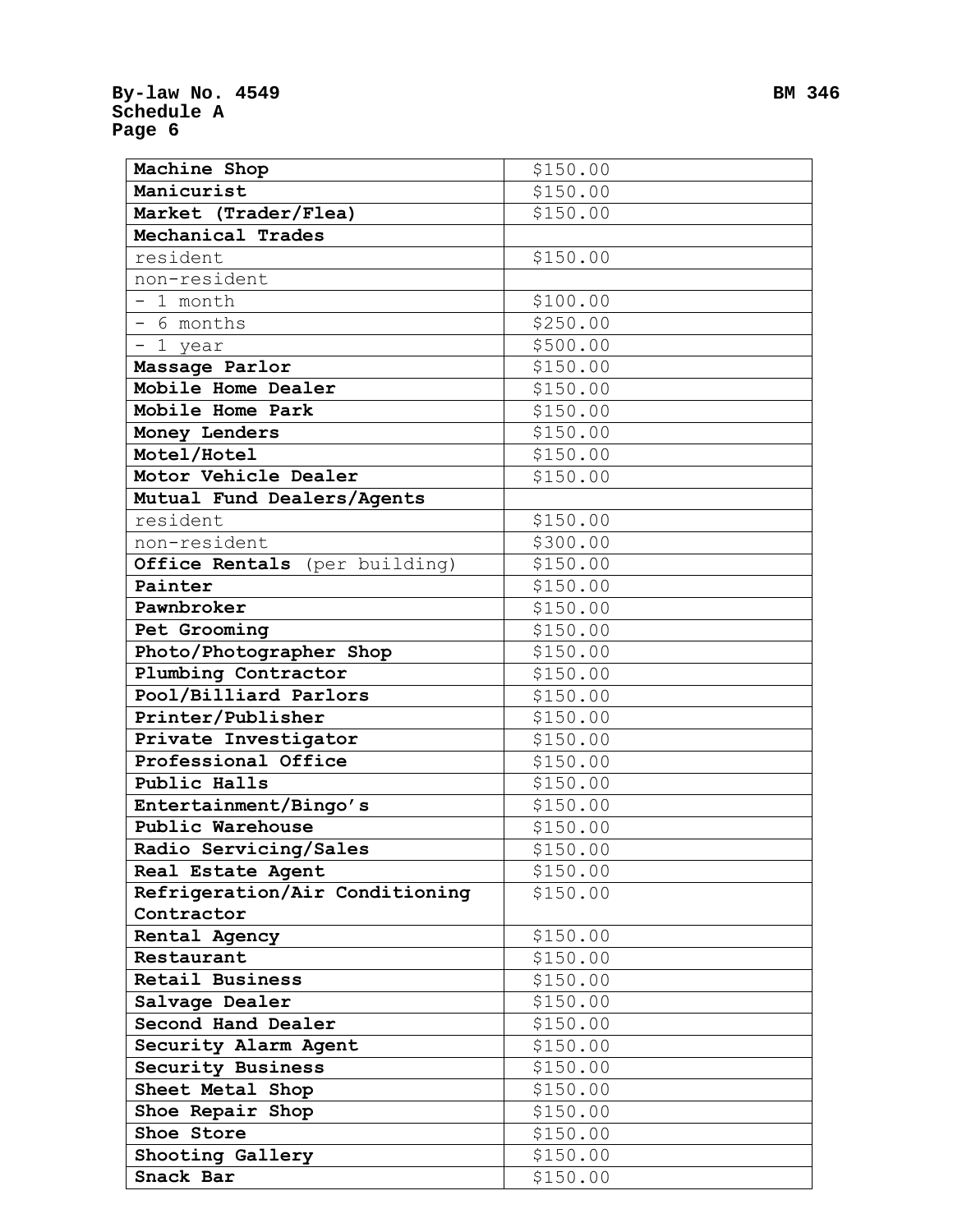| Special Auctioneer               |                         |  |
|----------------------------------|-------------------------|--|
| resident                         | \$150.00                |  |
| non-resident                     | \$300.00                |  |
| Spray Painting Shop              | \$150.00                |  |
| Stock Broker or Broker's Agent   | \$150.00                |  |
| <b>Student Business</b>          | no charge               |  |
| Supper Club/Cocktail Lounge      | \$150.00                |  |
| Tattoo Parlor                    | \$150.00                |  |
| Theater                          | \$150.00                |  |
| Tire Sales and Repairs           | \$150.00                |  |
| Tobacco Dealer                   | \$150.00                |  |
| Towing/Boosting Service          | \$150.00                |  |
| Transient Contractor             | \$300.00                |  |
| Transient Trader                 | \$2,000.00              |  |
| Travel Agent                     | \$150.00                |  |
| Undertaker                       | \$150.00                |  |
| Used Car Dealer                  | \$150.00                |  |
| Video Sales and Rental           | \$150.00                |  |
| Welding Shop                     | \$150.00                |  |
| Woodworking Shop                 | \$150.00                |  |
| All Businesses not listed        |                         |  |
| resident                         | \$150.00                |  |
| non-resident                     | \$300.00                |  |
| Administrative Fees              |                         |  |
| - Licence Information changes    | \$25.00                 |  |
| - Transfer of Business Licence   | \$25.00                 |  |
| - Operating a business after the | Licence Application Fee |  |
| expiry date of the licence       | $+$ \$50.00             |  |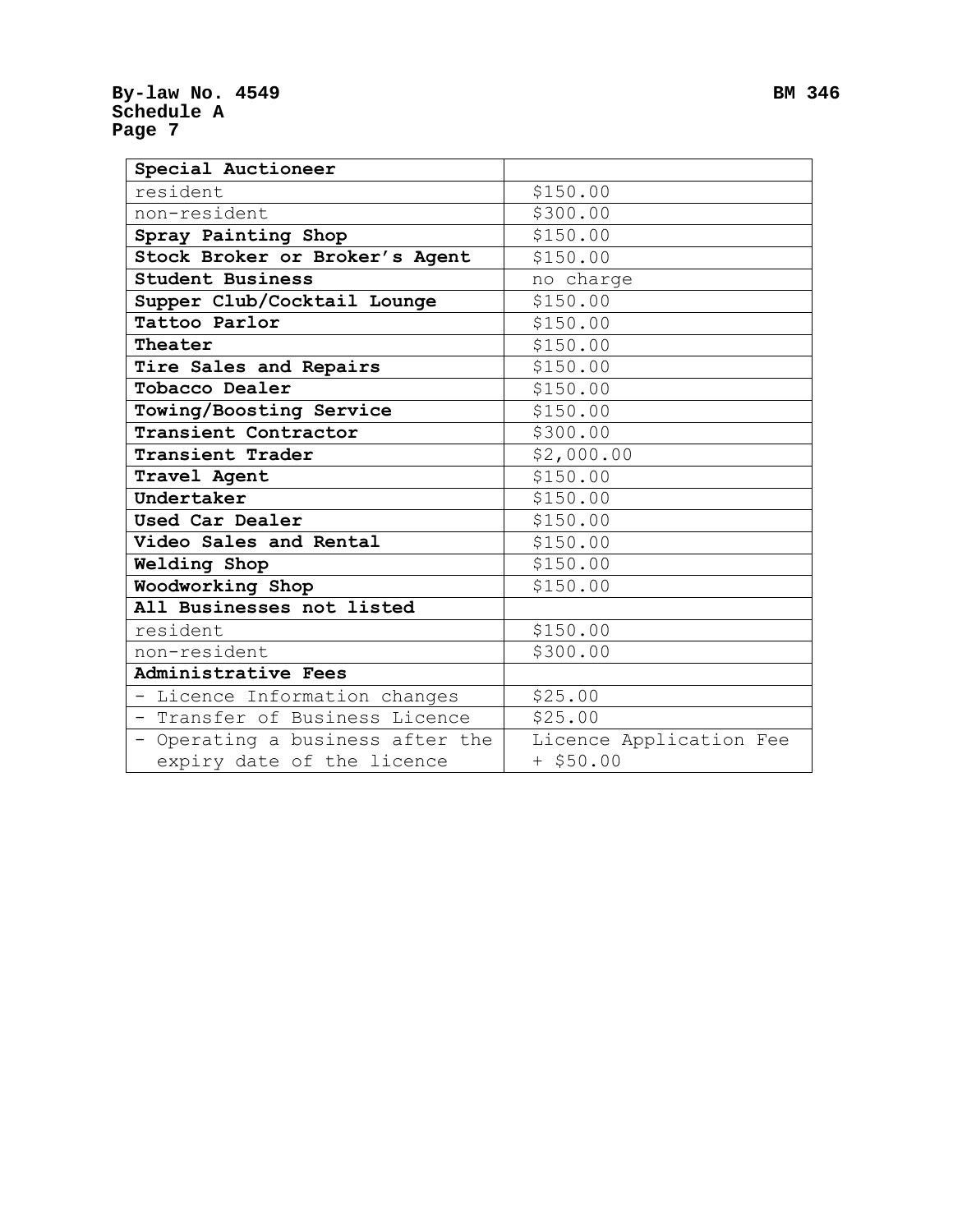## **BY-LAW No. 4549 Schedule "A"**

#### **FEES AND CHARGES**

**PART 8** – Parking Meter, Parking Certificate and Orderly Use of Highway Permit Rates (Highway Traffic By-law No. 4063)

| <b>SERVICE</b>                | FEE              |
|-------------------------------|------------------|
| Effective January 1, 2010     |                  |
| Parking Meter Time            |                  |
| Two (2) Minutes               | \$0.05 cent coin |
| Five (5) Minutes              | \$0.10 cent Coin |
| Twelve (12) Minutes           | \$0.25 cent coin |
| Forty-eight (48) Minutes      | $$1.00$ coin     |
| Ninety-Six (96) Minutes       | $$2.00$ coin     |
| Parking Certificate           |                  |
| Per Month                     | \$37.50          |
| Per Year                      | \$375.00         |
| Orderly Use of Highway Permit | \$50.00          |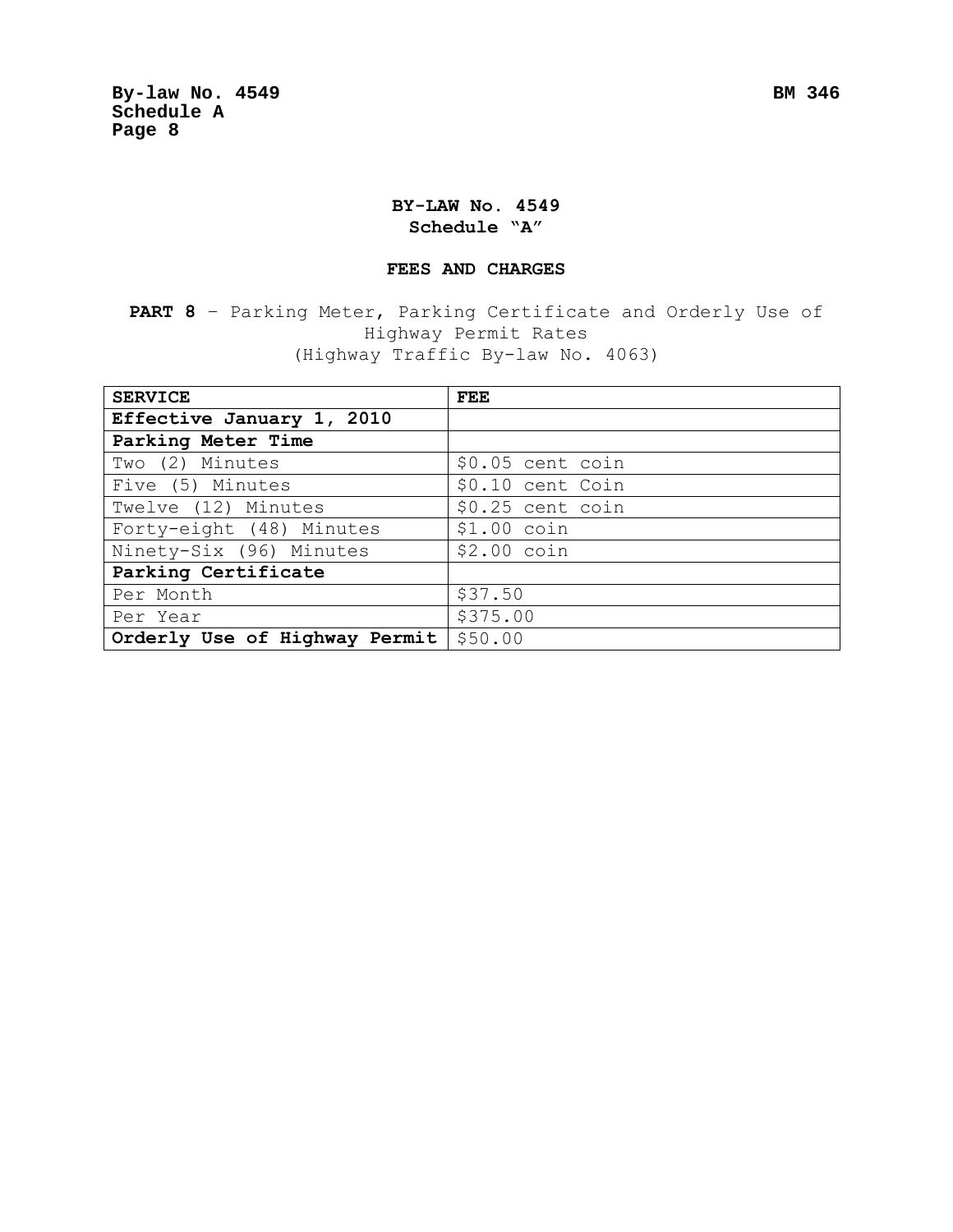### **BY-LAW NO. 4549 Schedule "A"**

#### **FEES AND CHARGES**

**PART 17** – Tipping and Solid Waste Related Fees (Solid Waste Management By-law No. 4376)

| PROGRAM OR SERVICE (Tipping Fees)                                                                             | FEE                                                                                                        |
|---------------------------------------------------------------------------------------------------------------|------------------------------------------------------------------------------------------------------------|
| COMMERCIAL RATES (for Commercial Vehicles<br>Disposing of Solid Waste)                                        |                                                                                                            |
| Commercial Waste                                                                                              | \$75.00 per tonne                                                                                          |
| Commercial Waste from outside of City<br>boundaries (with prior approval of Senior<br>Administrative Officer) | \$85.00 per tonne (\$20<br>$minimum)$ + \$130/hr<br>equipment charge with<br>a minimum 1 hr if<br>required |
| Mixed Loads                                                                                                   | Charged at the higher<br>rate                                                                              |
| Light Waste Loads                                                                                             | \$5.00 minimum charge                                                                                      |
| Unsorted Recyclables                                                                                          | \$65.00 per tonne                                                                                          |
| Sorted Recyclables                                                                                            | \$30.00 per tonne                                                                                          |

| Special Waste*                    |                                         |
|-----------------------------------|-----------------------------------------|
| Construction Waste                | \$50.00 per tonne                       |
| Contaminated Soils - Hydrocarbons | \$70.00 per tonne                       |
| Contaminated Water                | \$500.00 per tonne                      |
| Cooking Grease                    | \$25.00 per tonne                       |
| Animal Carcasses:                 |                                         |
| $-$ small                         | \$10.00 each                            |
| -large                            | \$20.00 each                            |
| Asbestos                          | \$100.00 per tonne<br>(\$50.00 minimum) |
|                                   | +\$130/hr equipment                     |
|                                   | charge, one hour                        |
|                                   | minimum charge                          |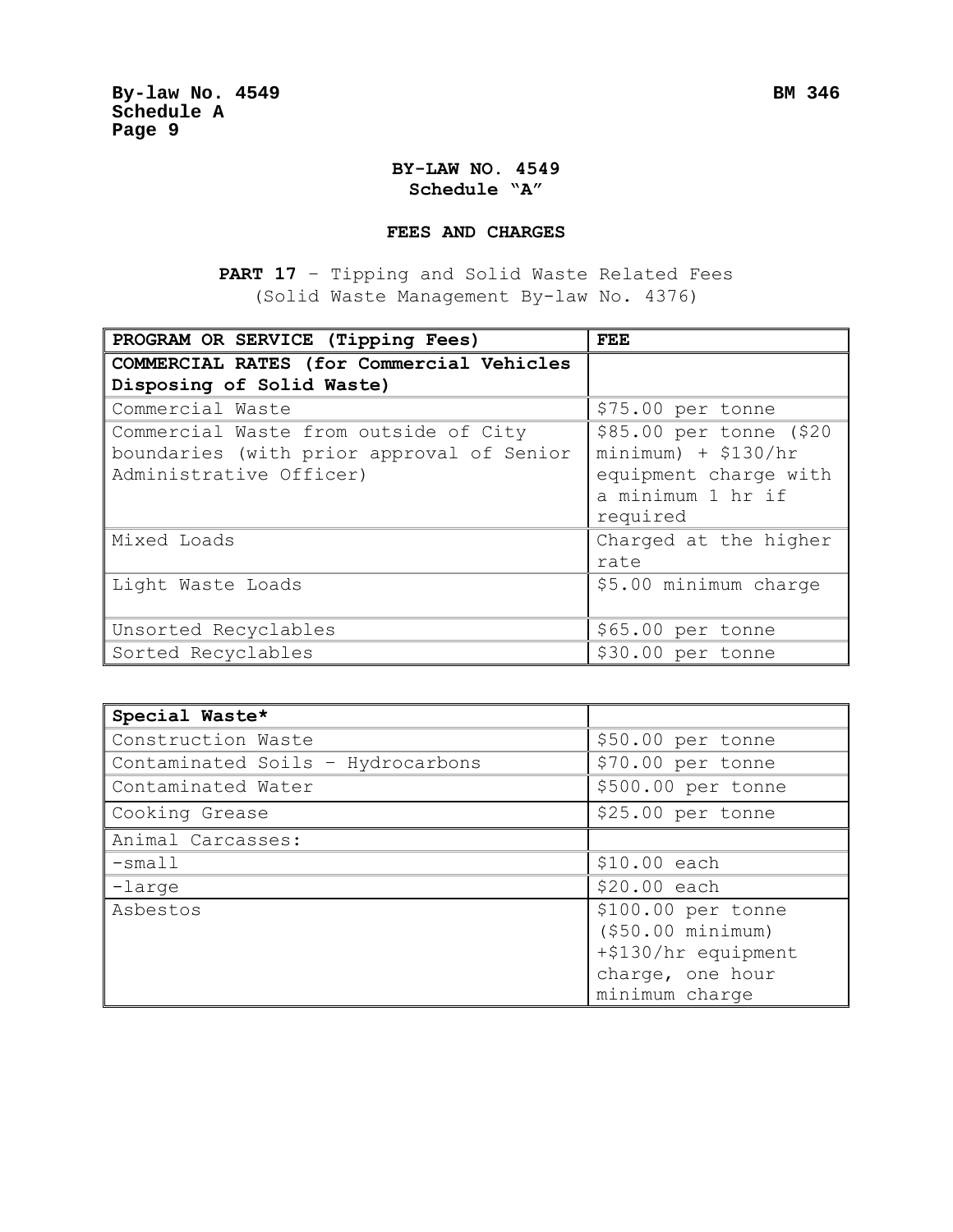| Other non-specified special waste     | \$50.00 per tonne    |
|---------------------------------------|----------------------|
|                                       | ( \$25.00 minimum)   |
|                                       | +\$130/hr equipment  |
|                                       | charge - one hour    |
|                                       | minimum charge if    |
|                                       | equipment required   |
| Scrap Steel                           | \$50.00 per tonne    |
| Vehicles (that are being disposed of) | \$125.00 per vehicle |

| PROGRAM OR SERVICE (Tipping Fees)                              | <b>FEE</b>         |
|----------------------------------------------------------------|--------------------|
| Oversized Load                                                 | \$10.00 per cubic  |
|                                                                | metre              |
| White Goods (appliances)                                       |                    |
| Refrigerator                                                   | \$40.00 each       |
| Other                                                          | \$20.00 each       |
| Oil Tanks (up to 250 gallon) - Larger                          | \$125.00           |
| tanks will be accepted once the commercial                     |                    |
| establishment has cleaned and cut up the tank                  |                    |
| as per the environmental guidelines                            |                    |
| Good clean Scrap Wood (no fastenings/glues)                    | charge under       |
|                                                                | construction       |
|                                                                | waste              |
| Non-contaminated Soil                                          | No charge          |
| Wet Filled Lead Acid Batteries                                 | \$6.00 per battery |
| up to 3 batteries per month                                    | up to 3 batteries  |
|                                                                | per month          |
| Tires (without rims)                                           |                    |
| -less than 20" in diameter                                     | \$5.00 per tire    |
| -greater than 20" up to 48"                                    | \$10.00 per tire   |
| Tree Branches, stumps, Roots and Logs                          | \$70.00 per tonne  |
|                                                                | (minimum charge    |
|                                                                | \$30.00            |
| *The fees and charges for special waste shall be charged on a  |                    |
| Cost of Service basis rather than those set out in Part 17 in  |                    |
| instances where the level of contamination or the state of the |                    |
| waste is determined by the Senior Administrative Officer to be |                    |
| exceptional.                                                   |                    |